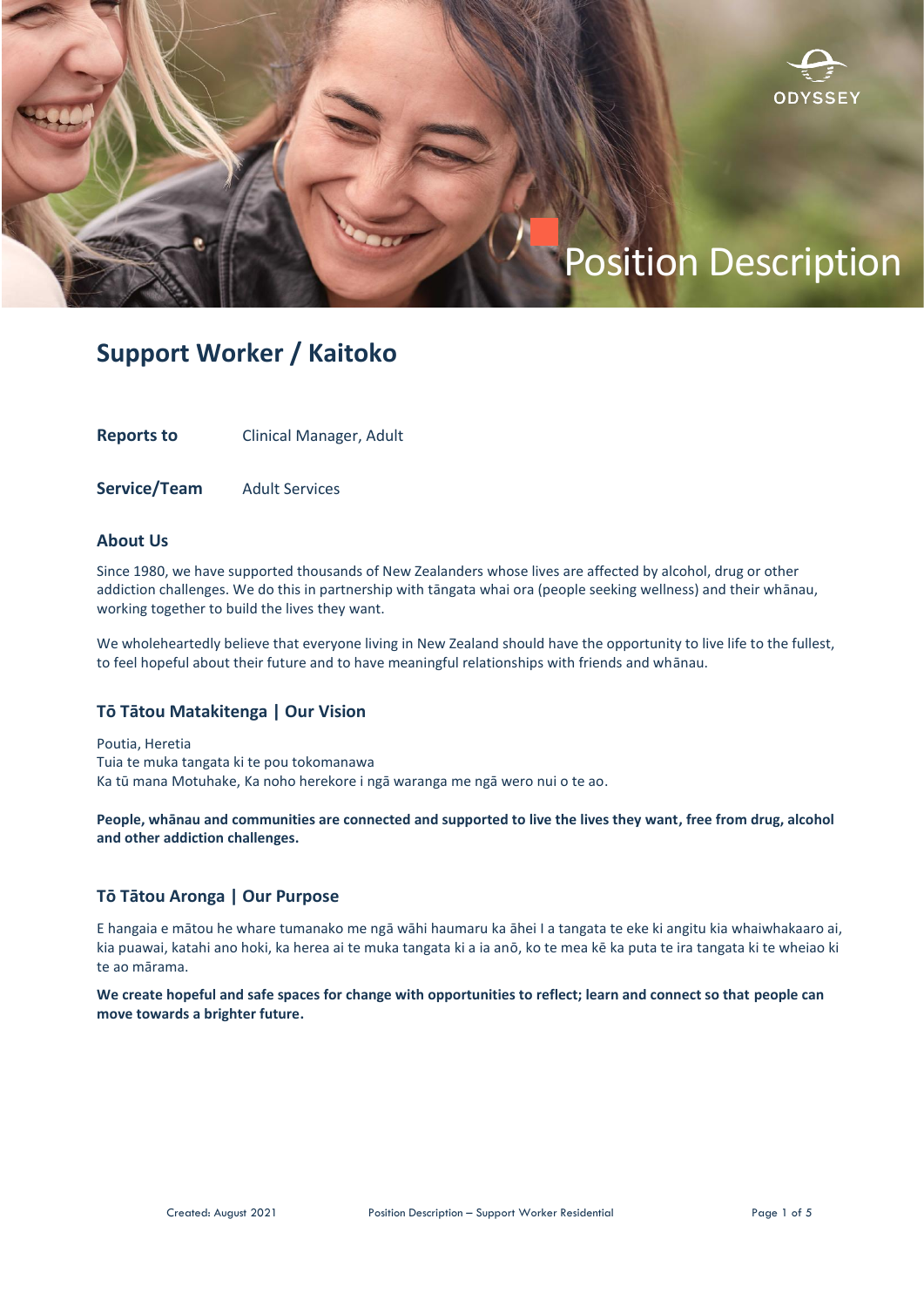

## **Position Purpose**

- Provide support to (and in partnership with) clients/tāngata whaiora (people seeking wellness) and family/whānau whose lives are affected by alcohol and other drug use, dependency and co existing disorders.
- Provide effective, high-quality assistance that reflects best practice approaches and meets the needs of clients/tāngata whaiora in Adult Services.

## **Key Areas of Responsibility**

| <b>Area of Responsibility</b>                                                                                                                                                                                                                                                                                                                                                                                                                                                                                                                                                                                                                                                                                                                                                                         | <b>Performance Measures</b>                                                                                                                                                                                                                                                                                                                                                                                                                                                                                                                                                                                                                                                                                                                                                                                                                                                                                                                                                                                                                                                                                                                                                                                                                                                                                                                                                                                                                                                                                            |
|-------------------------------------------------------------------------------------------------------------------------------------------------------------------------------------------------------------------------------------------------------------------------------------------------------------------------------------------------------------------------------------------------------------------------------------------------------------------------------------------------------------------------------------------------------------------------------------------------------------------------------------------------------------------------------------------------------------------------------------------------------------------------------------------------------|------------------------------------------------------------------------------------------------------------------------------------------------------------------------------------------------------------------------------------------------------------------------------------------------------------------------------------------------------------------------------------------------------------------------------------------------------------------------------------------------------------------------------------------------------------------------------------------------------------------------------------------------------------------------------------------------------------------------------------------------------------------------------------------------------------------------------------------------------------------------------------------------------------------------------------------------------------------------------------------------------------------------------------------------------------------------------------------------------------------------------------------------------------------------------------------------------------------------------------------------------------------------------------------------------------------------------------------------------------------------------------------------------------------------------------------------------------------------------------------------------------------------|
| <b>Service Delivery</b><br>Drive and accompany clients / whai orai to<br>appointments, external groups, day trips, activities<br>and shopping using allocated vans and pool cars.<br>Complete general administration & facility support<br>$\bullet$<br>tasks as requested.<br>Administer medication as required to clients/whai<br>$\bullet$<br>ora<br>Write and input client/whai ora clinical case notes<br>$\bullet$<br>into the Odyssey client database (HCC)<br>Assist Practitioners & Advanced Practitioners with<br>$\bullet$<br>room set up, workbook preparation & co-<br>facilitation for group sessions as required<br>Complete client check-ins as scheduled when the<br>clients have experienced a significant situation<br>related to physical, emotional or conflict-based<br>issues. | Clients / whai ora are safely transported to<br>$\bullet$<br>scheduled appointments / activities on time<br>in line with relevant policy, procedural and<br>external outing guidelines. Vehicles are<br>driven in line with Vehicle Transport Policy.<br>All allocated tasks are completed in line<br>$\bullet$<br>with instructions given and on time. Other<br>employees & client's whai ora express<br>satisfaction of support provided and<br>involvement.<br>Has completed medication training with<br>$\bullet$<br>Registered Nurse; Medication allocation is<br>completed<br>correctly<br>and<br>meets<br>all<br>procedural<br>guidelines<br>with<br>in<br>line<br>documented nursing & medication plans.<br>HCC information is accurate, timely and<br>$\bullet$<br>meets all case note writing policy and<br>procedural requirements and privacy act/<br>confidentiality requirements.<br>Sessions are set up on time and correctly<br>$\bullet$<br>and resource materials are prepared as<br>required. Employee engages actively in<br>group co-facilitation process in line with<br>Therapeutic Community (TC) guidelines.<br>Check-ins are completed in collaboration<br>$\bullet$<br>with the client and in line with TC<br>guidelines. Appropriate tools in the<br>community are used to address client issues<br>during check in.<br>Client welfare (physical & emotional)<br>$\bullet$<br>escalations are managed well and escalated<br>as required to Practitioner or Advanced<br>Practitioner level. |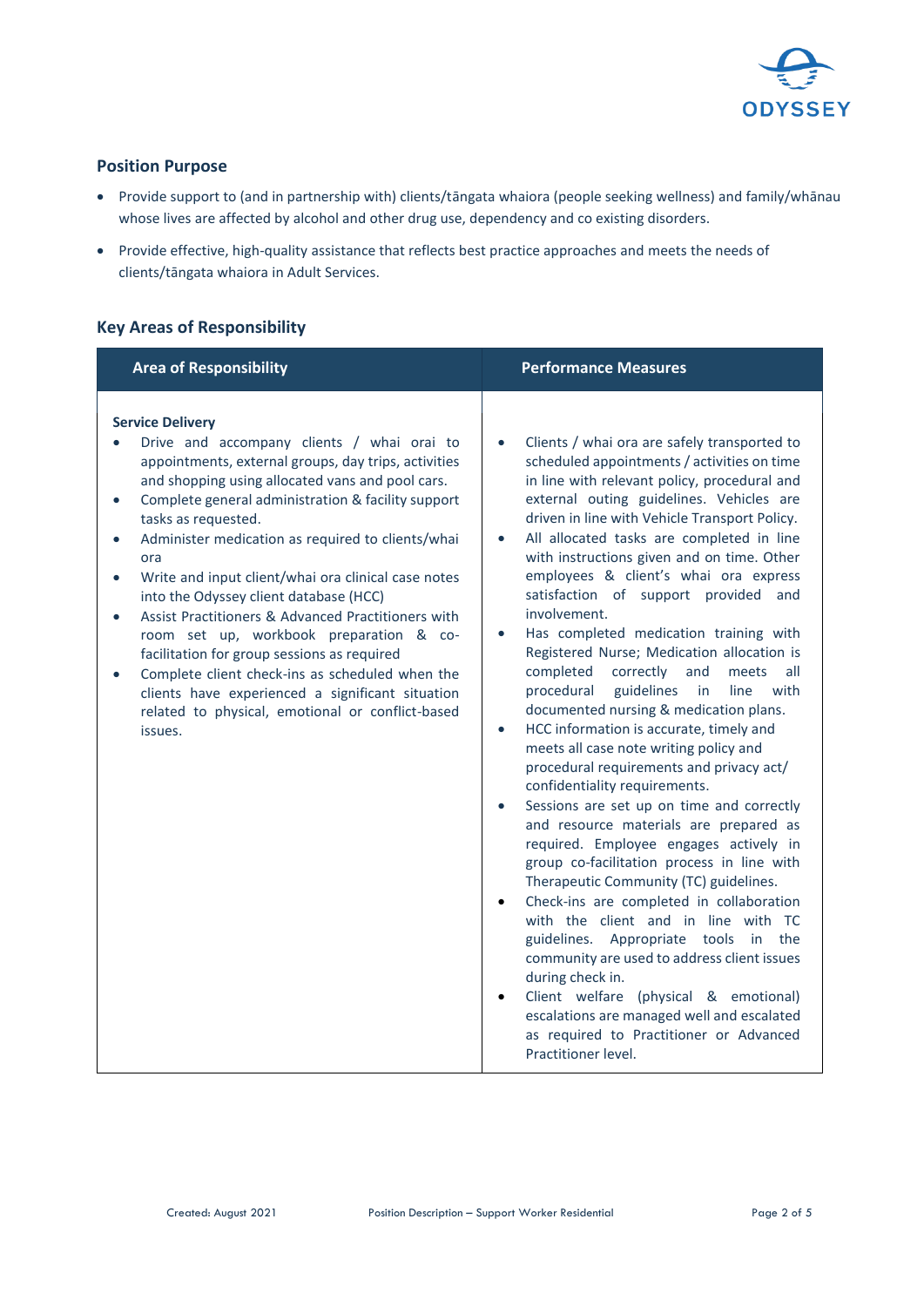

| <b>Area of Responsibility</b>                                                                                                                                                                                                                                                                                                                                                                                                                                                                                 | <b>Performance Measures</b>                                                                                                                                                                                                                                                                                                                                                                                                                                                                                                                                                                                                                                                                    |
|---------------------------------------------------------------------------------------------------------------------------------------------------------------------------------------------------------------------------------------------------------------------------------------------------------------------------------------------------------------------------------------------------------------------------------------------------------------------------------------------------------------|------------------------------------------------------------------------------------------------------------------------------------------------------------------------------------------------------------------------------------------------------------------------------------------------------------------------------------------------------------------------------------------------------------------------------------------------------------------------------------------------------------------------------------------------------------------------------------------------------------------------------------------------------------------------------------------------|
| <b>Health and Safety</b><br>Identify and act on any potential risks to self or<br>$\bullet$<br>others, including client/whai ora /whānau and<br>other employees<br>Be familiar with and abide by the organisation's<br>health and safety policies and reporting<br>procedures, ensuring others do the same as<br>required<br>• Follow safe work practices, which includes the<br>effective use of safety equipment, identification of<br>workplace hazards and taking action to reduce or<br>eliminate these. | Risks (including Health and Safety,<br>compliance and maintenance) are<br>identified and reported<br>Plans are put in place to resolve and/or<br>$\bullet$<br>mitigate potential problems as required<br>Issues are escalated to relevant manager as<br>$\bullet$<br>required<br>Demonstrates understanding and<br>$\bullet$<br>compliance with organisational and<br>legislative health and safety requirements<br>and is proactive in ensuring employees are<br>compliant<br>Follows correct protocols when using<br>safety equipment<br>Workplace hazards are identified and plans<br>are put in place to reduce/eliminate these<br>or the matter is escalated to the relevant<br>authority |
| <b>Treaty of Waitangi</b><br>Demonstrate knowledge and understanding of<br>the Treaty of Waitangi and its application in this<br>role                                                                                                                                                                                                                                                                                                                                                                         | Actions show knowledge and ability to<br>apply the principles of the Treaty in the<br>delivery of role                                                                                                                                                                                                                                                                                                                                                                                                                                                                                                                                                                                         |
| <b>Professional Development</b><br>Be proactive in own professional development.<br>Attend relevant organisational training as<br>$\bullet$<br>required.                                                                                                                                                                                                                                                                                                                                                      | Has an individual development plan which<br>$\bullet$<br>is implemented<br>Attends organisational training required for<br>role                                                                                                                                                                                                                                                                                                                                                                                                                                                                                                                                                                |
| <b>General</b><br>Attend and contribute actively to team meetings<br>Carry out any other duties that may be delegated<br>by the line manager, which are in keeping with<br>the scope of the role.                                                                                                                                                                                                                                                                                                             | Regular attendance at team meetings and<br>makes useful contributions<br>Work is undertaken and completed.<br>$\bullet$<br>Commitment and flexibility is<br>demonstrated.                                                                                                                                                                                                                                                                                                                                                                                                                                                                                                                      |

## **Key Relationships**

**.**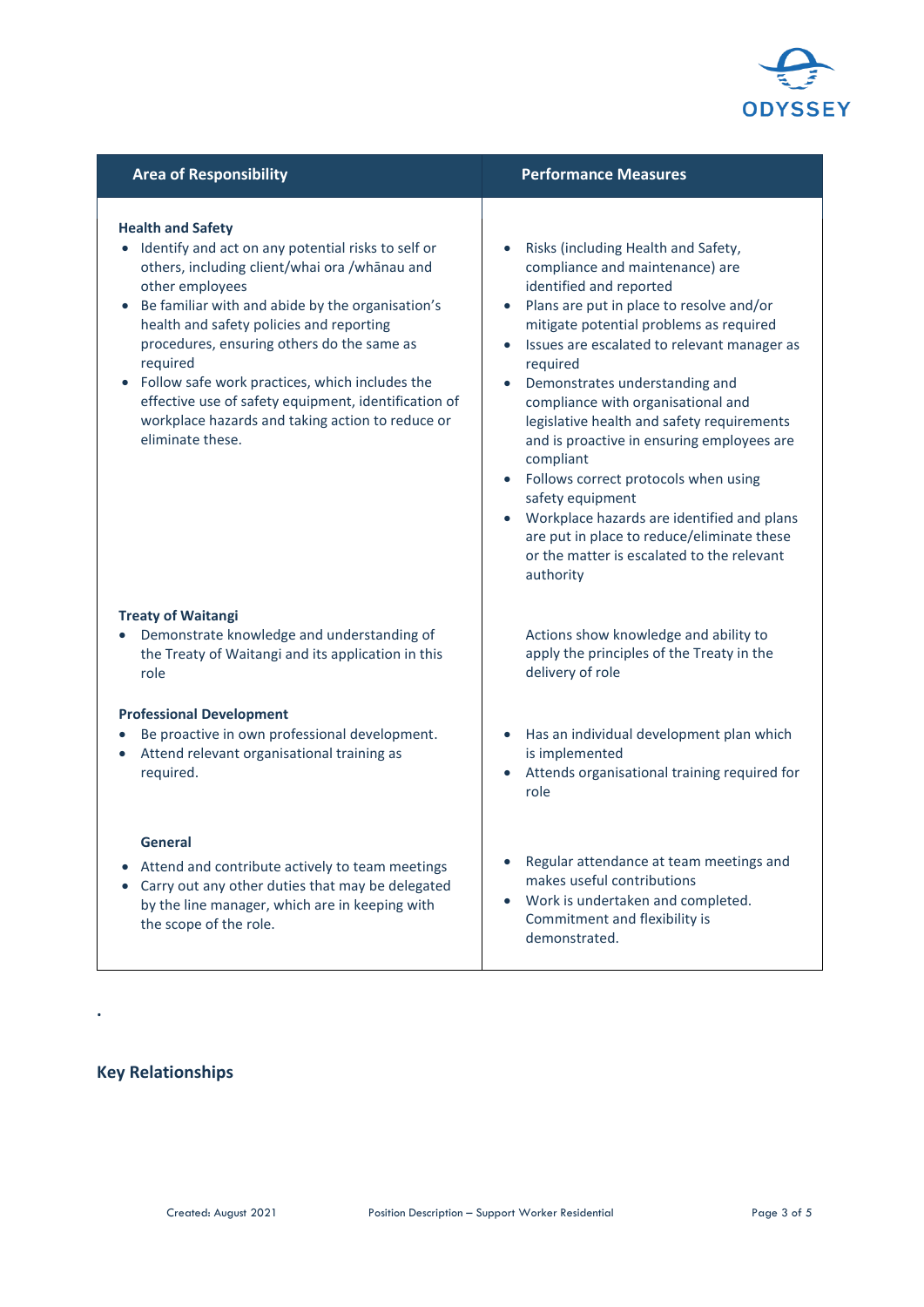

| <b>Internal</b>         | <b>External</b>                            |
|-------------------------|--------------------------------------------|
| <b>Practitioners</b>    | • Clients/tāngata whaiora                  |
| $\bullet$               | • Family/Whanau of clients/tāngata whaiora |
| • Advanced Practitioner | • Applicable external organisations        |
| <b>Registered Nurse</b> | • Medical and Dental Agencies              |
| • Clinical Manager      | • Other medical /health providers          |

## **Person Specification**

### **Qualifications, Knowledge and Experience**

- 1+ year's relevant experience as a Support Worker or similar role
- A relevant health related qualification (level 4 certificate minimum)
- Experience of working in the social services, addictions and/or mental health sectors
- Experience and expertise in using Microsoft suite applications
- Understanding of and interest in Odyssey's work
- An interest in Māori and Pasifika peoples customs and cultural norms
- Full current New Zealand driver's licence

## **Skills and Abilities**

- Strong interpersonal skills
- Ability to establish and maintain effective relationships with a range of stakeholders
- Ability to work under pressure, complete work on time and to a high standard
- Ability prioritise and work with limited supervision
- Demonstrated cultural sensitivity and rainbow diversity awareness
- Willingness to consider other viewpoints/ sources of information and adjust decisions as appropriate
- Positive attitude and self-motivated
- Ability to take initiative and adapt to changing circumstances
- Ability to show discretion and tact
- High regard for confidentiality and security, including client information
- Ability to deal with conflict and defuse challenging situations
- Fluency in English and strong communication skills
- Good IT/word-processing skills
- Ability to acknowledge own limitations and be proactive on own self-development

## **Ngā Poupou | Our Pillars**

Our Pillars are the foundation of our work, guiding how we work together and with each other.